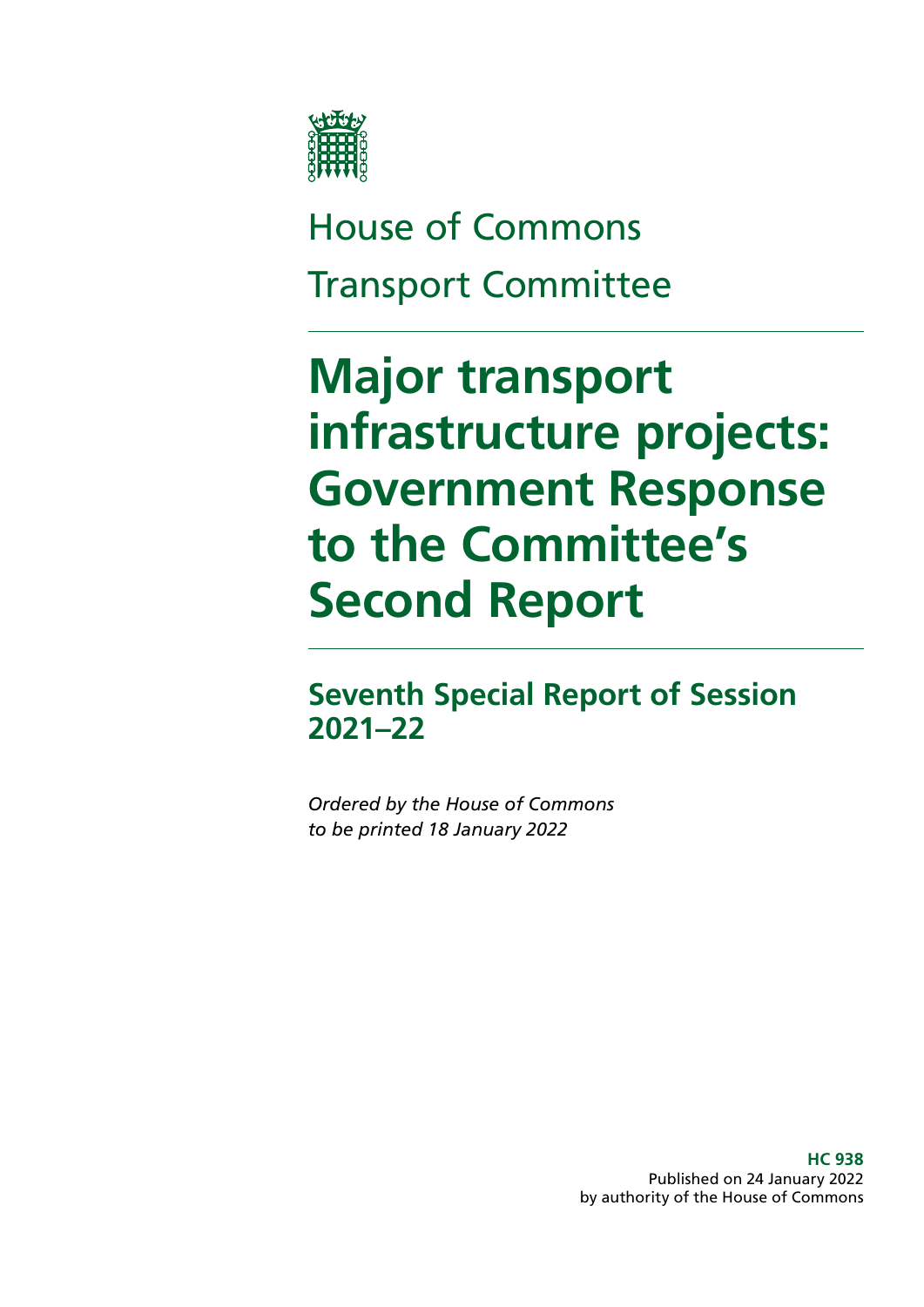#### **Transport Committee**

The Transport Committee is appointed by the House of Commons to examine the expenditure of the Department for Transport and its associated public bodies.

#### **Current membership**

[Huw Merriman MP](https://members.parliament.uk/member/4442/contact) *(Conservative, Bexhill and Battle)* (Chair) [Ben Bradshaw MP](https://members.parliament.uk/member/230/contact) *(Labour, Exeter)* [Ruth Cadbury MP](https://members.parliament.uk/member/4389/contact) (*Labour, Brentford and Isleworth*) [Simon Jupp MP](https://members.parliament.uk/member/4862/contact) *(Conservative, East Devon)* [Robert Largan MP](https://members.parliament.uk/member/4852/contact) *(Conservative, High Peak)* [Chris Loder MP](https://members.parliament.uk/member/4751/contact) *(Conservative, West Dorset)* [Karl McCartney MP](https://members.parliament.uk/member/4028/contact) *(Conservative, Lincoln)* [Navendu Mishra MP](https://members.parliament.uk/member/4811/contact) (*Labour, Stockport*) [Grahame Morris MP](https://www.parliament.uk/biographies/commons/grahame-morris/3973) (*Labour, Easington*) [Gavin Newlands MP](https://members.parliament.uk/member/4420/contact) *(Scottish National Party, Paisley and Renfrewshire North)* [Greg Smith MP](https://members.parliament.uk/member/4778/contact) *(Conservative, Buckingham)*

#### **Powers**

The committee is one of the departmental select committees, the powers of which are set out in House of Commons Standing Orders, principally in SO No 152. These are available on the internet via [www.parliament.uk.](http://www.parliament.uk/)

#### **Publication**

© Parliamentary Copyright House of Commons 2021. This publication may be reproduced under the terms of the Open Parliament Licence, which is published at [www.parliament.uk/site-information/copyright-parliament.](http://www.parliament.uk/site-information/copyright-parliament)

Committee reports are published on the Committee's website at [www.parliament.uk/transcom](http://www.parliament.uk/transcom) and in print by Order of the House.

#### **Committee staff**

The current staff of the Committee are Nick Beech (Committee Clerk), Estelle Currie (Senior Media Officer), Jonathan Arkless (Committee Specialist), Millie Bacon (Inquiry Manager), Alexandra Hunter-Wainwright (Committee Operations Manager), Rosalind KennyBirch (Committee Specialist), Mandy Sullivan (Committee Operations Officer) and Wafia Zia (Second Clerk).

#### **Contacts**

All correspondence should be addressed to the Clerk of the Transport Committee, House of Commons, London SW1A 0AA. The telephone number for general enquiries is 020 7219 2226; the Committee's email address is [transcom@parliament.uk.](mailto:transcom%40parliament.uk?subject=)

You can follow the Committee on Twitter using [@CommonsTrans](https://twitter.com/CommonsTrans)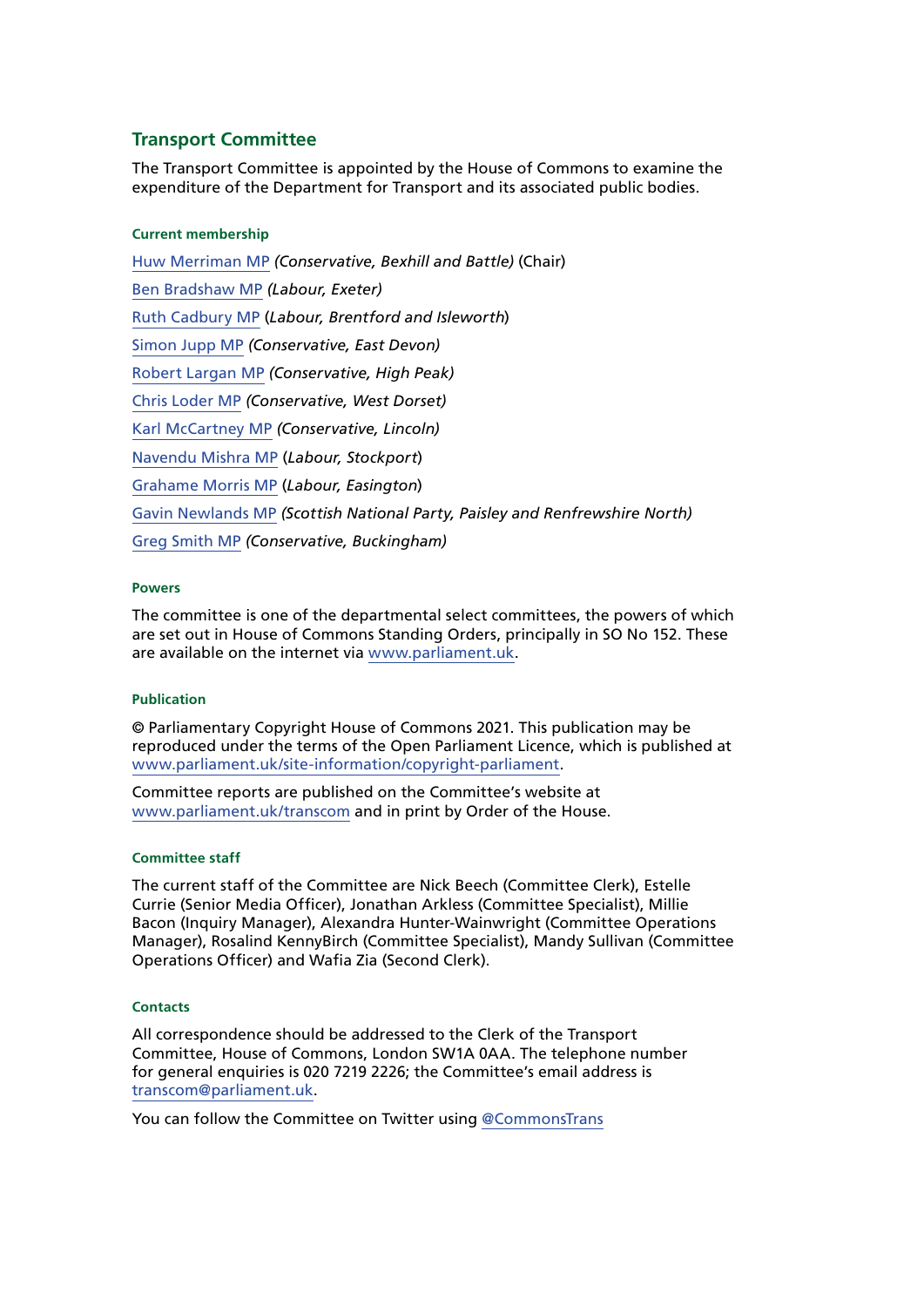# Seventh Special Report

The Transport Committee published its Second Report of Session 2021–22, [Major transport](https://committees.parliament.uk/publications/7445/documents/77874/default/) [infrastructure projects](https://committees.parliament.uk/publications/7445/documents/77874/default/) (HC 24) on 29 September 2021. The Government response was received on 4 January 2022 and is appended below.

# Appendix: Government Response

# **Introduction**

In welcoming this Report, the Government would like to thank the Transport Select Committee for undertaking its inquiry into Major Transport Infrastructure Projects.

As the Government has highlighted in the National Infrastructure Strategy and Build Back Better—our plan for growth, high quality transport infrastructure is crucial for economic growth. It boosts productivity and competitiveness, and connects people, businesses, and markets to create a foundation for economic activity. It allows businesses to expand by reducing costs, helps markets operate more efficiently, and facilitates collaboration and innovation, which supports increased agglomeration and linkages between key sectors of the economy.

The Government is focused on delivering investment, including an ambitious pipeline of major capital projects to support crucial cross-government priorities including levelling up, strengthening the Union, and putting the UK on the path to net zero emissions by 2050. In addition to contributing to these long-term goals, investment in transport infrastructure will support our ongoing swift economic recovery following Covid-19, with investment also acting as crucial economic stimulus and supporting job creation in the near term.

DfT's priority outcomes guide the approach to investing in transport infrastructure across the UK. They are:

- improve connectivity across the UK and grow and level up the economy by enhancing the transport network on time and on budget
- tackle climate change and improve air quality, including by decarbonising transport
- build confidence in the transport network as the country recovers from COVID-19 and improve transport users' experience, ensuring that the network is safe, reliable and inclusive.

These outcomes were supported but key transport infrastructure investments announced by the Government at the recent Budget, including:

- over £35bn for rail over the SR period to improve journeys and connectivity across the country, focusing on the Midlands and the North.
- £24bn for strategic roads from 2020 to 2025, delivering over 60 upgrades, including the largest scheme in a generation—the Lower Thames Crossing.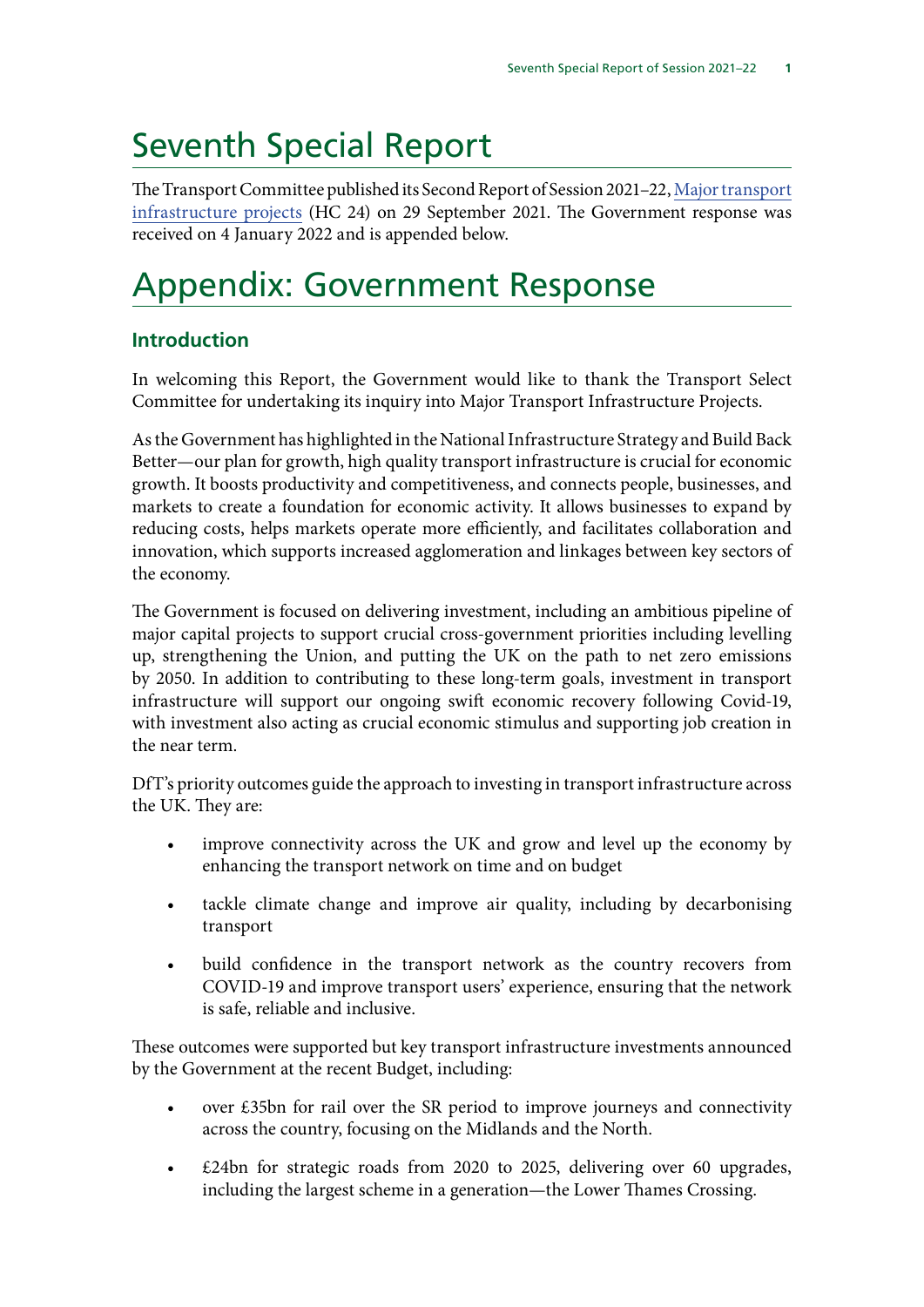- £620m of additional investment to support the transition to electric vehicles, on top of the £1.9bn committed at last year's Spending Review, which includes funding for public chargepoints in residential areas.
- £23m of new funding in anticipation of the final recommendations of Sir Peter Hendy's Union Connectivity Review, building on the existing £20m union connectivity development fund to improve UK-wide connectivity.

DfT will continue to review how our major projects are delivered, using best practice to find ways to improve oversight and governance, and ensuring that any long-term impacts of Covid-19 are taken into account. The Committee made a number of specific recommendations, the Government's responses to which are set out below.

## **Recommendation 1**

*The Government may need to amend the National Infrastructure Strategy to account for the evolution of the coronavirus pandemic in the 10 months since the strategy's publication. To assess whether and how the strategy requires revision, the Government must examine whether the major transport projects in the strategy will still deliver their intended strategic benefits and the Government's policy objectives, particularly in the context of declining public transport usage, higher levels of home-working and resulting shifts in travel patterns.* (Paragraph 10)

The Government partially agrees with the recommendation. We remain committed to the National Infrastructure Strategy (NIS) and to the plans it sets out to deliver an infrastructure revolution. The NIS was published in November 2020, and recognised that "the COVID-19 pandemic has introduced enormous short-term disruption, and may have long-term effects on the way people live, for instance with less daily commuting. However, this does not undermine the long-term arguments for infrastructure." After more than a year and a half since the start of the COVID-19 pandemic in the UK, we have observed changes (e.g. to travel patterns) but there is not enough evidence to justify amending the NIS at this stage, whilst the longer-term impacts are still uncertain.

In setting a long-term infrastructure strategy, the NIS sought to address the long-term issues that have held back UK infrastructure, including 'stop-start' public investment, insufficient funding for regions outside of London, slow adoption of new technology, policy uncertainty that undermines private investment, and project delivery plagued by delays and cost overruns.

The NIS' role as a long-term strategy provides certainty to a variety of stakeholders and is designed to take into account a wide range of potential scenarios. Examples of major transports projects covered in the strategy include High Speed 2, the Integrated Rail Plan, the A66, the Lower Thames Crossing, and the A303 Stonehenge. Individual projects will assess and address any changes required on a case-by-case basis, and government keeps major projects under constant review.

The Government will continue to refine its approach to infrastructure investment in response to the impacts of COVID-19 on demand for transport infrastructure in the years to come. To do this, we will work closely with the National Infrastructure Commission (NIC) and industry to understand the longer-term effects COVID-19 may have on UK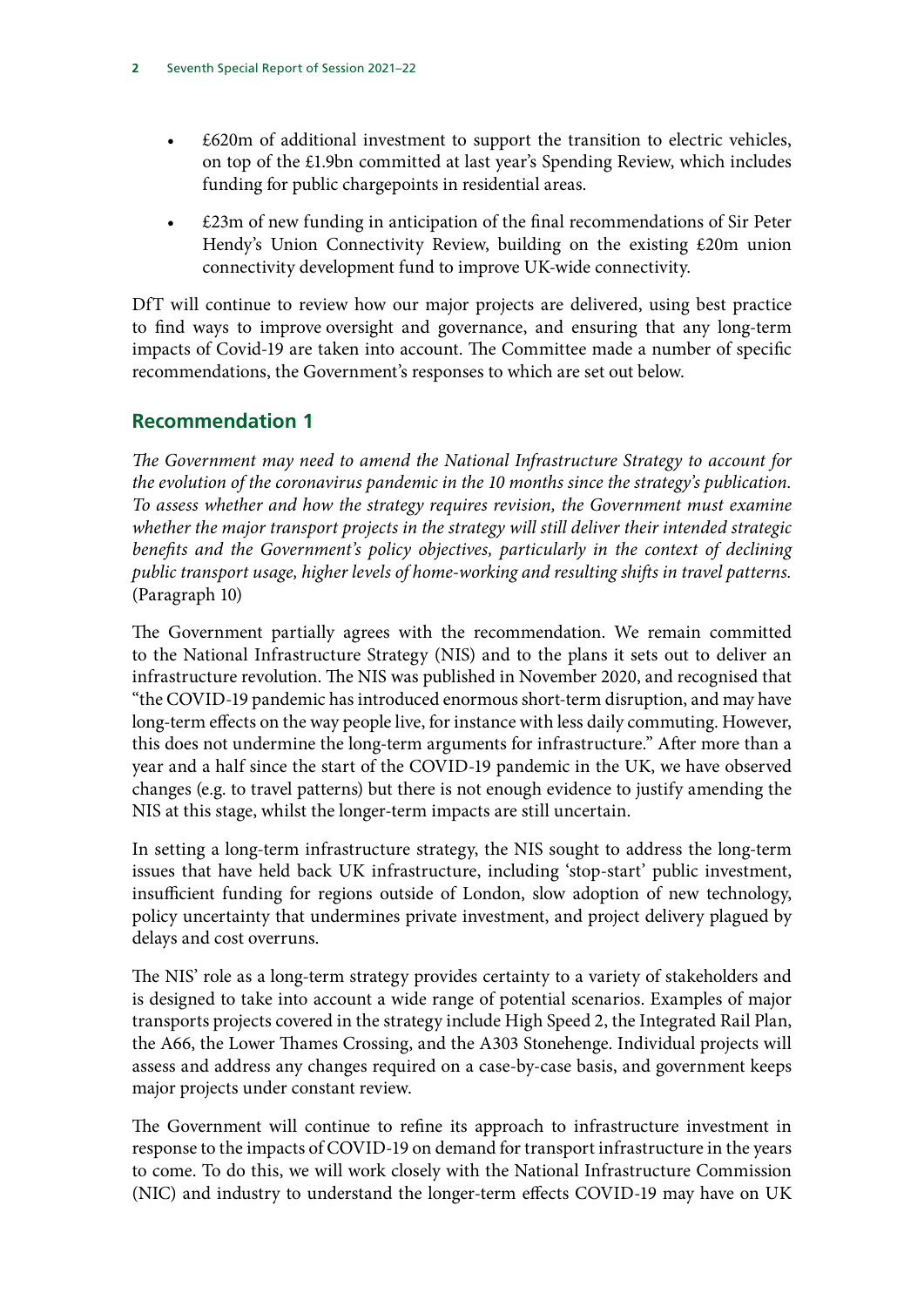transport infrastructure, and the implications for policy. As demand will vary in different parts of the country and for different modes of transport, at an individual project level, business cases must demonstrate a sensitivity to a range of different possible demand scenarios. The government will use this process to ensure that planned infrastructure takes into account temporary and structural changes in travel behaviour.

#### **Recommendation 2**

*To allow Parliament and the public to judge the effectiveness of the Government's infrastructure plans, the Government must publish detailed metrics that define and measure the "levelling up" concept.* (Paragraph 19)

The Government accepts this recommendation. The upcoming Levelling Up White Paper will set out a clear definition for "levelling up" and its implications for infrastructure. Furthermore, the Government has published Spending Review priority outcomes and metrics across each Department. This includes metrics that aim to measure the Department for Transport's performance to Grow and Level Up the Economy.

### **Recommendation 3**

We are concerned that the Department did not explain how the construction of major transport infrastructure projects can support the "levelling up" policy agenda. *We would*  be reassured if the Department were to set out a worked example illustrating how investment *in major transport infrastructure projects drives growth and productivity.* (Paragraph 20)

The Government accepts this recommendation. Research has shown that larger cities have higher productivity per head than smaller cities, and that cities become more productive the more they grow—the so-called "agglomeration effect." Better connectivity can drive agglomeration effects, as access to bigger markets and a wider pool of labour and suppliers enables businesses to grow more rapidly, boosting productivity in regional economies. The effect is less pronounced in the United Kingdom (outside London) than in many other rich countries because of the challenges our city and regional transport systems face.

The Department will publish a number of case studies on major transport investments in 2022, including an assessment of how these have driven growth and productivity. This will include insight into Manchester's Metrolink network.

Manchester's Metrolink is the largest light rail network in the UK. The first phase began construction in 1989, concluding in 1992. The network has grown significantly since, supported by significant local funding, with phase three opening in 2014, the Second City Crossing opening in 2017, and the Trafford Park Line in 2020. The network now sees services running on eight lines to 99 stops and covering nearly 60 miles. In 2019, an international study of light rail systems identified Metrolink as one of the best in the world.

The aim of the scheme was to improve the quantity and quality of public transport across Greater Manchester—in particular, addressing the poor public transport connectivity between the city centre and suburban areas and acting as a catalyst to regeneration. The aforementioned agglomeration effects can also encourage businesses to base themselves in and around Manchester.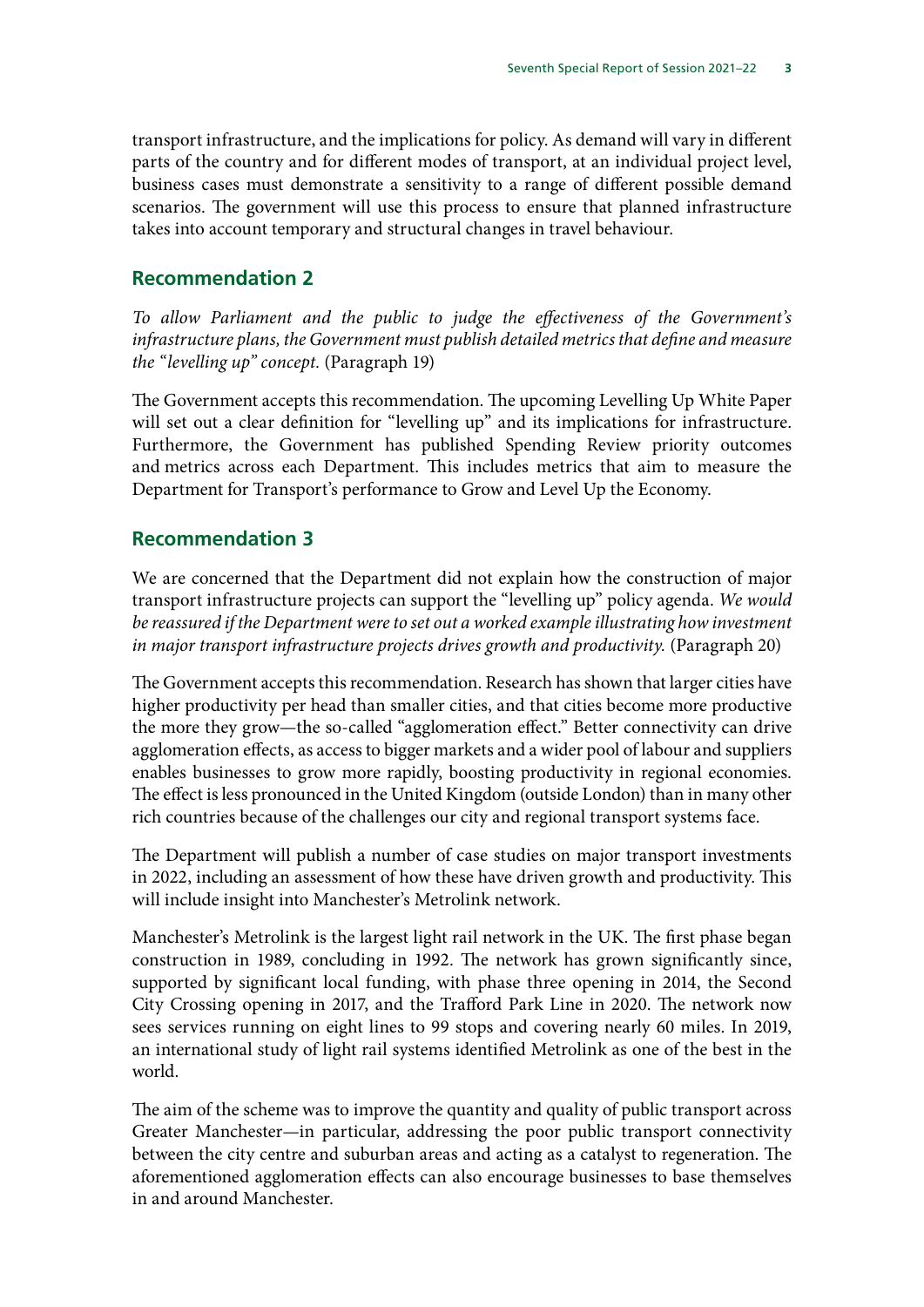Metrolink has been found to be attractive to those who have cars available, with almost half of Phase 3 line users saying that they could have made their journey by car or van. Transport for Greater Manchester estimate that for 2019/20, some 3.2 million car trips have been taken off the region's road network by Phase 3 alone, equating to the removal of 6,700 tonnes of CO2 equivalent.

Half of the population in Metrolink corridors have experienced an increase in public transport accessibility to employment and healthcare of 10% or more. This effect is particularly pronounced in deprived communities, where the improvement is greater than that seen for the corridor as a whole. Similarly, businesses on Metrolink corridors have also seen improved customer and labour force catchments, although there is also the perception that the new lines have opened their businesses to greater competition.

Statistical modelling has demonstrated a positive relationship between improved public transport accessibility and economic growth, although further work is required to separate out the true cause and effect. However, house prices can act as a good indicator. A study by the University of Leeds found that past changes in accessibility due to a Metrolink extension led to a positive uplift of 6.3% from being within 1km of a Metrolink stop.

The Government recognises the importance of understanding and building the evidence base on the impacts of transport on economic growth. To support place-based analysis and help address regional inequalities, we have published [case studies](https://www.gov.uk/government/publications/tag-capturing-local-context-in-transport-appraisal) which demonstrate how scheme promoters can capture the local context in appraisal and we are reviewing our guidance in light of new Green Book annexes on place-based analysis and transformational impacts. We will also be publishing a revised version of the Rebalancing Toolkit in due course. This will provide further information on the strategic impacts of transport projects and their interaction with the levelling up policy agenda through a clear theory of change.

# **Recommendation 4**

The Government must utilise accurate, sensitive analytical tools to ensure that the projects that best support connectivity, growth and productivity are the ones that get built. In that context, benefit-cost ratios are useful, but they fail to capture regional inequalities and environmental and social factors. *The Government must replace benefit-cost ratios with a "benefit-cost plus" system, which not only takes account of costs and benefits and therefore ensures value for money for the taxpayer, but captures regional inequalities and environmental and social factors.* (Paragraph 34)

The Government accepts this recommendation. Our appraisal framework aims to provide as full a view as possible about the wide range of impacts transport investment has on the economy, environment and society. The Department for Transport's [Transport](https://www.gov.uk/guidance/transport-analysis-guidance-tag) [Analysis Guidance \(TAG\)](https://www.gov.uk/guidance/transport-analysis-guidance-tag) and [Value for Money Framework](https://assets.publishing.service.gov.uk/government/uploads/system/uploads/attachment_data/file/918479/value-for-money-framework.pdf) provide advice and tools for conducting robust and proportionate transport appraisals which are consistent with HM Treasury (HMT) Green Book guidance. TAG recommends that transport appraisal should include a robust assessment of the social welfare impacts of the scheme. This includes economic (e.g. user benefits, productivity, jobs and housing), social (e.g. physical activity, accessibility and personal affordability) and environmental impacts (e.g. noise, air quality, carbon and landscape). TAG provides detailed guidance on appraising and valuing this full range of impacts. This specifies how value for money should be assessed robustly, and sets an expectation that impacts not captured in the Benefit Cost Ratio (BCR) (because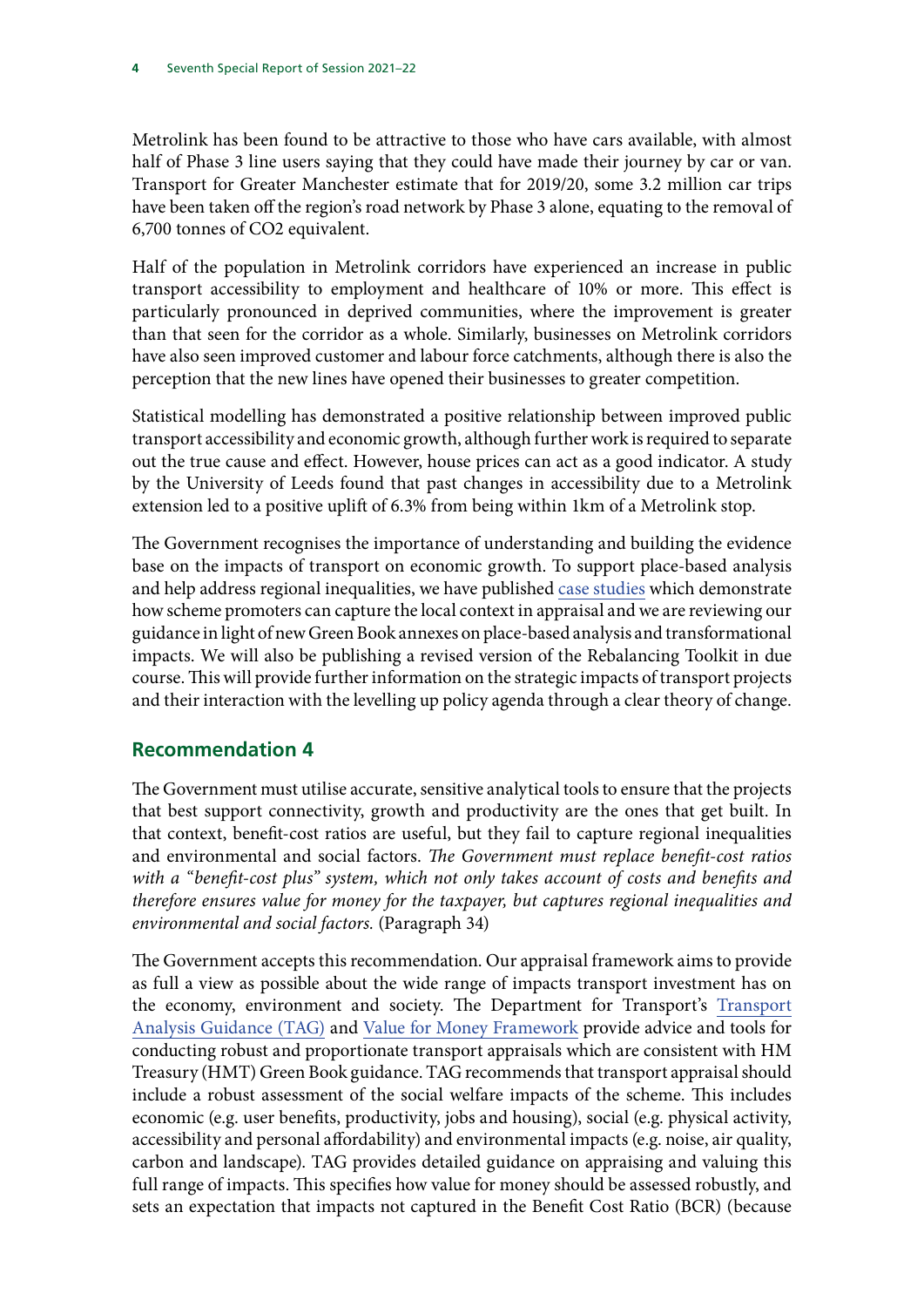they cannot be robustly valued) are still assessed and reflected in the value for money assessment. TAG also provides advice on how to estimate potential distributional impacts in scheme appraisal, to ensure that potential adverse impacts on vulnerable groups are identified.

Our programme of work embedding the findings and recommendations of HMT's Green Book Review is supporting a wider assessment of how projects contribute to the Government's strategic goals, including levelling up and decarbonisation. In line with the Review, economic analysis in transport business cases should be consistent with, and support the analysis in, the strategic case which sets out the wider social and economic context and the case for change. To support place-based analysis and help address regional inequalities, we have published [case studies](https://www.gov.uk/government/publications/tag-capturing-local-context-in-transport-appraisal) which demonstrate how scheme promoters can capture the local context in appraisal and we are reviewing our guidance in light of new Green Book annexes on place-based analysis and transformational impacts. We are also considering the implications of the Review for the assessment of carbon impacts across the business case, with the aim of ensuring that all carbon impacts of transport investment are robustly assessed and presented to decision makers.

#### **Recommendation 5**

*To facilitate transparent, honest and constructive public and political engagement with the economic and engineering realities of delivering major infrastructure projects, the Government should establish floors and ceilings for project costs and timescales defining the range within which projects are scheduled for delivery rather than setting single specific targets, which are invariably unhelpful and inaccurate. Any breach of a project's cost and/ or time ceilings should be communicated to the appropriate Select Committee by a formal mechanism, which should trigger intense parliamentary scrutiny to protect the public purse and to support effective project delivery.* (Paragraph 35)

The Government accepts the recommendation that projects should use ranges for their costs and schedules, and has already implemented this on many of its ongoing projects. As in the Committee's report, the Department for Transport (DfT) and the Infrastructure and Projects Authority (IPA) concluded in their joint report on 'Lessons from Transport for the sponsorship of Major Projects' that setting arbitrary deadlines and budgets are not an effective mechanism to manage infrastructure projects. Consequently, DfT ensures that the success of each milestone is defined by a timescale and a cost range. These ranges would be expected to become refined and narrowed as projects mature and uncertainties reduce. As a project will develop over time, the Department's current timelines should leave space for necessary adaptation to any changes. For example, within the High Speed 2 (HS2) project, baselines are already being utilised and are given the space to evolve throughout the project using input from within the project's supply chain and scrutiny from DfT in a sponsorship capacity.

The Government agrees that parliamentary scrutiny is required to support effective project delivery but disagrees with the recommendation to implement a formal mechanism to trigger additional Parliamentary scrutiny. Proportionate governance and assurance activities exist across a range of Government projects, with these arrangements clearly set out in business cases, and managed through robust monitoring, investment decision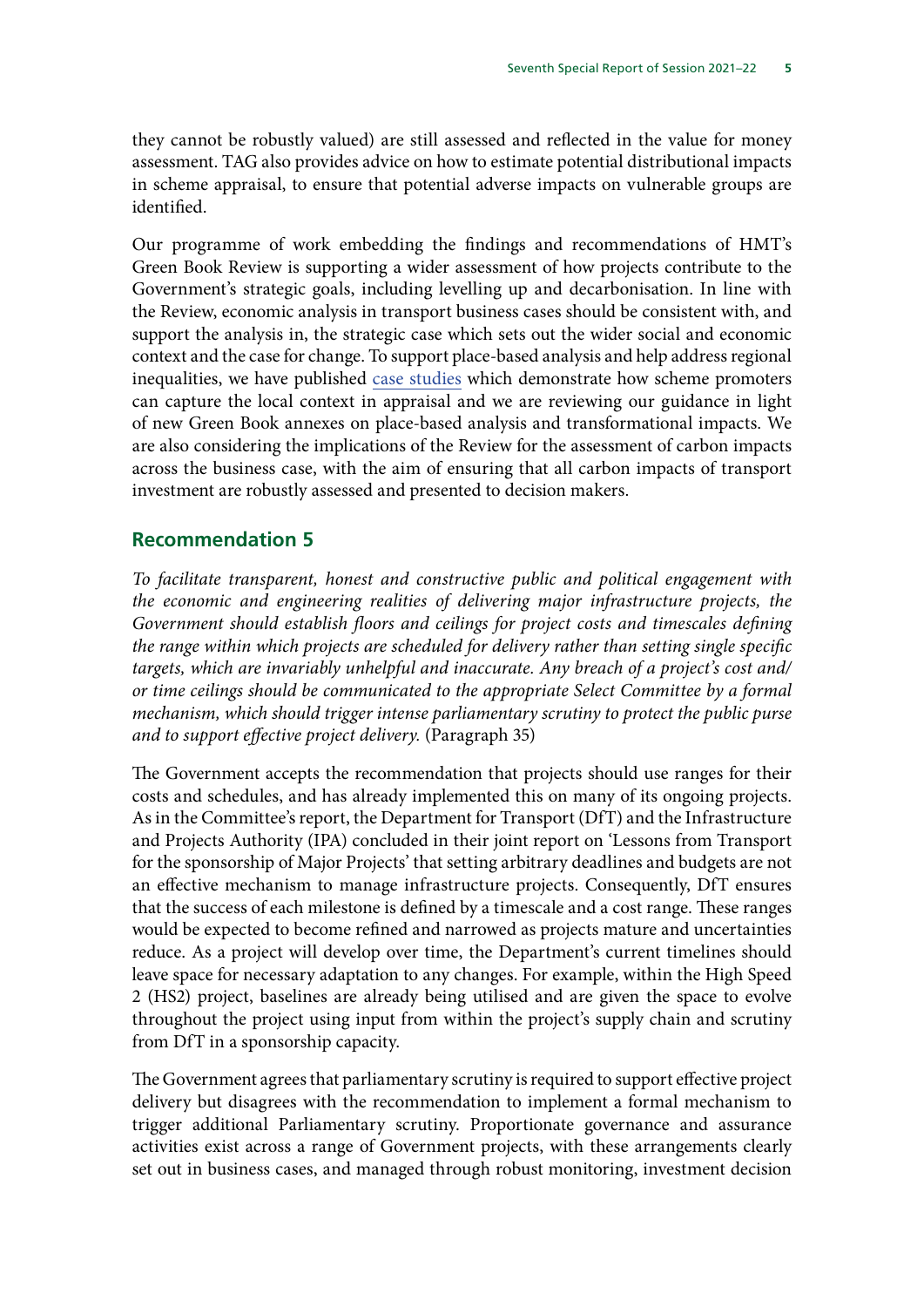making, and assurance reviews. Adding additional scrutiny, by way of a formal trigger mechanism, would complicate DfT's role as Project Sponsor and duplicate the function of existing fora.

For example, High Speed 2 (HS2) has been held accountable and scrutinised by parliament throughout each of its phases. The National Audit Office (NAO) has carried out three reports on the project since 2013, and parliament is offered the opportunity to scrutinise Hybrid Bills in their passage through parliament. In addition, the DfT and HS2 Ltd provide information through detailed 6-monthly reports that allow effective parliamentary scrutiny at regular intervals. Other projects, such as Crossrail, also provide regular updates to parliament and the public to enable scrutiny, which also informs subsequent changes to the management of projects where required.

## **Recommendation 6**

Government agencies have repeatedly delivered major transport infrastructure projects that exceeded the specified cost and/or delivery date. Senior management of those Government agencies were apparently unaccountable for such overruns. *Senior management of Government agencies with ultimate responsibility for project delivery must*  be incentivised to avoid cost and/or time overruns. The senior management of Government *agencies with responsibility for delivering major infrastructure projects should be subject to a formal duty immediately to notify the relevant Select Committee in cases in which cost and/or time ceilings will be exceeded.* (Paragraph 36)

The Government partially accepts this recommendation. We entirely agree with the principle that senior management of Government public bodies should have clear lines of accountability and should be held to account for the delivery of objectives.

The Government has a comprehensive system of clear accountabilities for its public bodies. The roles and responsibilities of both the Department for Transport (DfT) and the senior leadership of its public bodies are clearly set out in documentation and actively managed. In practice, Chief Executives of public bodies have regular and open lines of communication with the Department's Permanent Secretary and with junior Ministers, supported by a robust internal governance architecture, led and assured by a sponsorship function.

Executives and Boards have a clear mission—communicated and agreed by DfT—to deliver a programme to plan, time and budget. This is hard-wired into performance against agreed objectives, key performance indicators (KPIs) and annual business plans, for which delivery is overseen by the Departmental Sponsor. In turn these performance metrics are factored into organisational and individual performance assessment (and where appropriate, performance-related pay).

The Government disagrees that senior management of Government public bodies are unaccountable for overruns. The Boards of all ALBs (Arm's Length Bodies) are accountable to DfT for their performance and effective use of resources. As Principal Accounting Officer (PAO), DfT's Permanent Secretary reports to parliament on the day-to-day running of DfT and its ALBs, including the budget. The Permanent Secretary delegates financial authority to an Accounting Officer (AO) within each public body (usually the Chief Executive) who reports to the PAO on their organisation's use of public money.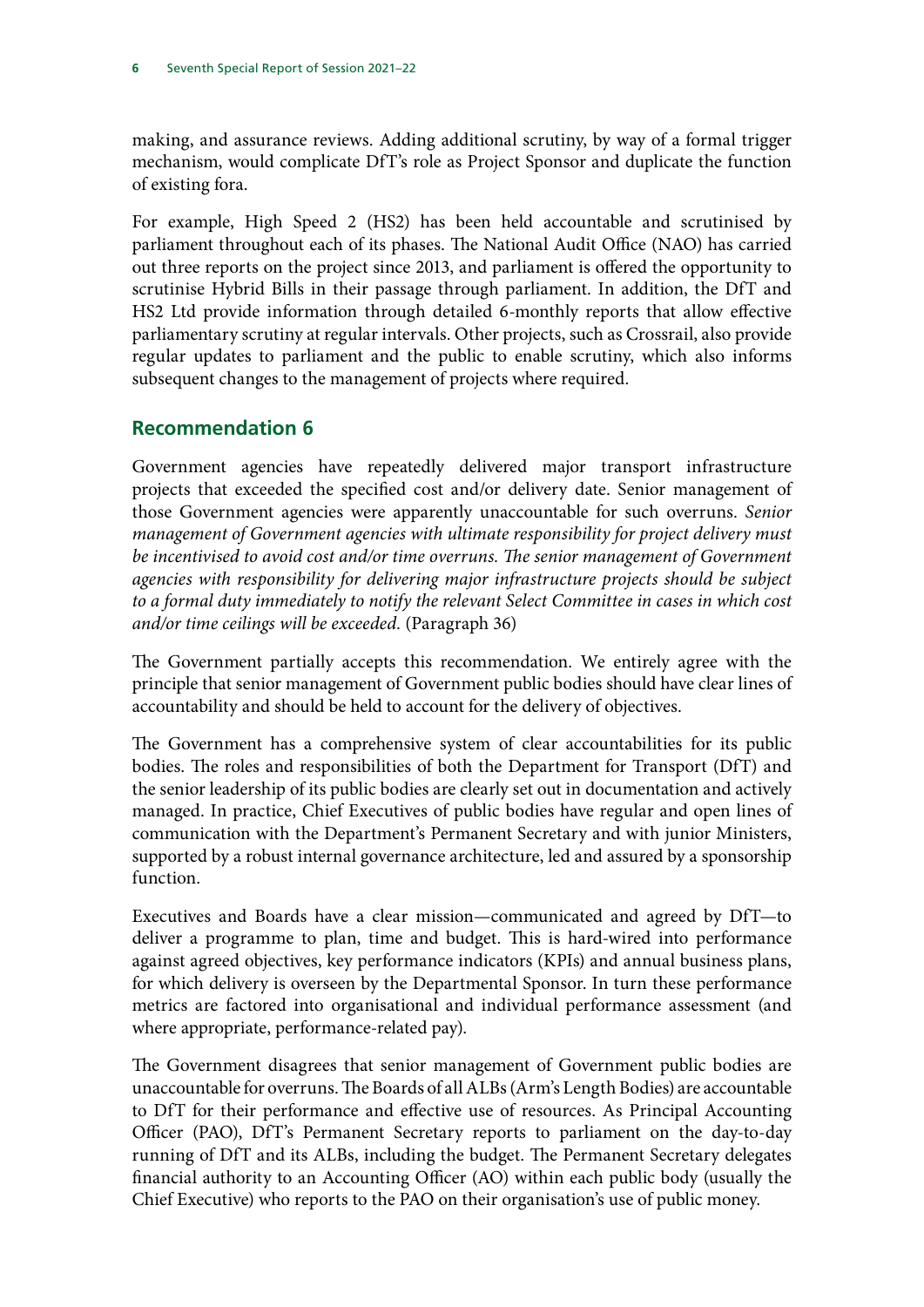The duties of an AO are set out in Chapter 3 of Managing Public Money. They include specific obligations to account for stewardship of resources, assurance to parliament and the public of high standards of probity in the management of public funds, and a responsibility to carry out procurement and project appraisal objectively and fairly, using cost benefit analysis and by seeking good value for the Exchequer.

The Government agrees that performance should be incentivised. Our ALBs have clear objectives to deliver infrastructure to time, cost and quality and the performance of senior staff is considered against achievements.

As set out in response to recommendation 5, we agree Parliamentary scrutiny is necessary but disagree with the need to implement a formal duty. A number of the Department's major projects currently provide information through detailed 6-monthly reports that enable effective, additional parliamentary scrutiny at regular intervals (e.g. Crossrail, HS2).

#### **Recommendation 7**

A discussion paper is an insufficient response to the challenge of ensuring that the UK has the skills to deliver the Government's ambitious infrastructure agenda. A detailed skills strategy is required. *As part of the refresh of the Transport Infrastructure Skills Strategy, the Department must develop a future skills plan in consultation with public and private sector employers to identify and address skills gaps that might delay major projects. Such a strategy should be accompanied by a financial commitment from the Government aimed at addressing specific skills gaps, such as in transport engineering and project management, through apprenticeships and training programmes.* (Paragraph 52)

The Government partially accepts these recommendations. The discussion paper acts as the basis for consultation with public and private employers. The paper will cover the challenges and opportunities for the transport sector and will ask questions of our stakeholders to inform our approach to, potentially, a refreshed skills strategy. We will also be establishing a refreshed industry-led Taskforce who will drive this work forward. The Taskforce will be chaired by an industry leader and will be responsible for driving the work of the discussion paper, representing industry views, and making recommendations for future transport skills policy to the Department. We want the Taskforce to recommend to government how we can best work together to tackle the challenges we face and make the most of the opportunities available and we will set out the plans for this in the forthcoming discussion paper. In terms of addressing skills gaps, as well as working with the Taskforce and public and private employers in the transport sector, we will work closely with the Department for Education and Department for Work and Pensions to increase uptake in apprenticeships and training programmes currently available, to fill the shortages across the sector.

#### **Recommendation 8**

Subject to devolved responsibilities, the National Infrastructure Strategy's top-level objectives of supporting the UK economy after coronavirus, addressing regional inequalities and facilitating adaptation to climate change are welcome. However, the Government is yet to articulate the detail on how it will achieve those objectives. (Paragraph 9)